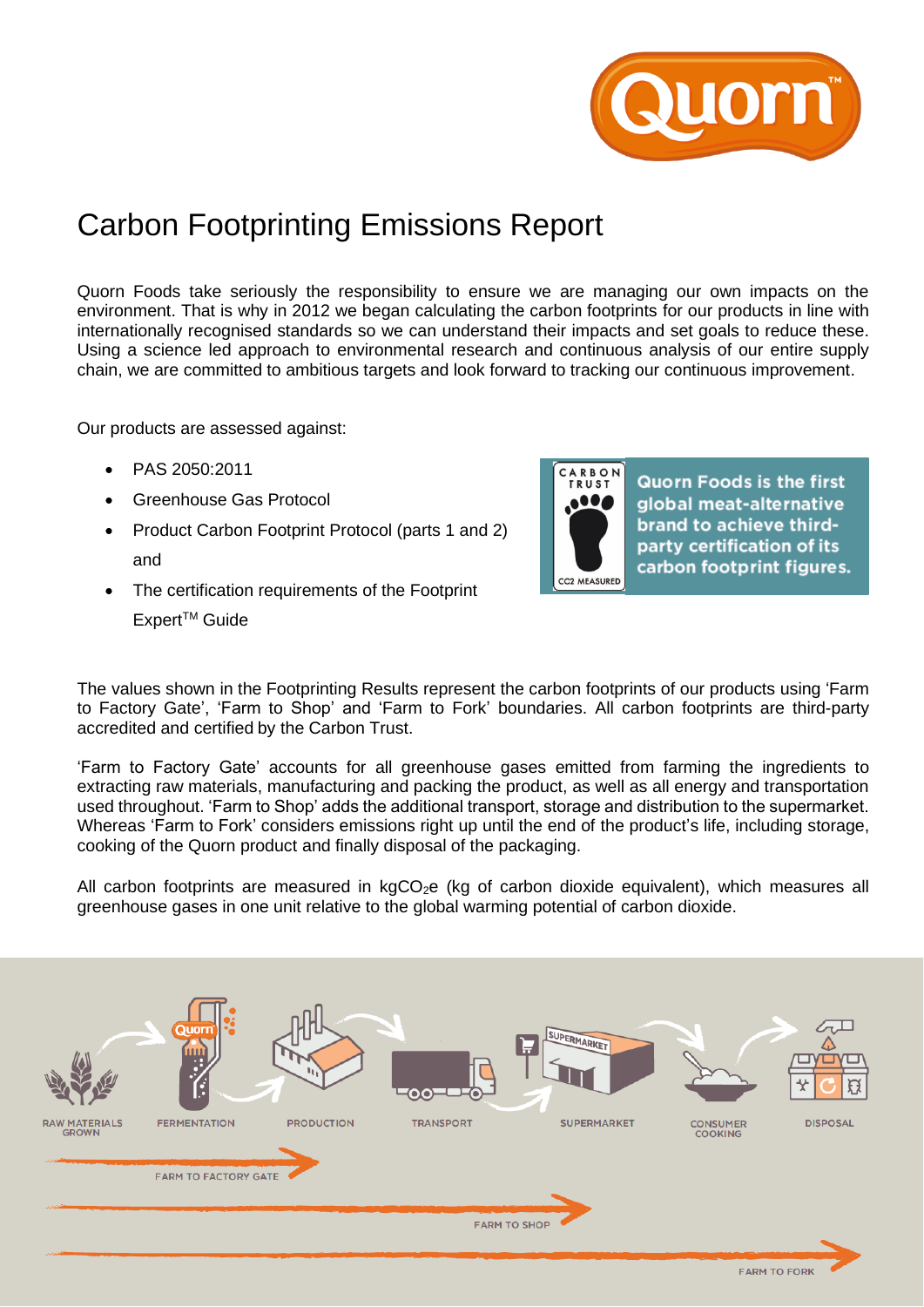

# Footprinting Results

The tables below reveal the 2021 carbon footprints for a range of our products.

#### *Mycoprotein*

kgCO2e / kg (Farm to Factory Gate)

| Mycoprotein |  |
|-------------|--|
|             |  |

#### *UK*

## *Frozen Products*

|                                        | <b>Pack</b><br><b>Serving</b> |                    |                                          | <b>Farm to Factory Gate</b>     | <b>Farm to Shop</b>                      |                                 | <b>Farm to Fork</b>                      |                                 |  |
|----------------------------------------|-------------------------------|--------------------|------------------------------------------|---------------------------------|------------------------------------------|---------------------------------|------------------------------------------|---------------------------------|--|
|                                        | Weight<br>(g)                 | <b>Size</b><br>(g) | kgCO <sub>2</sub> e/<br>kg of<br>Product | kgCO <sub>2</sub> e/<br>Serving | kgCO <sub>2</sub> e/<br>kg of<br>Product | kgCO <sub>2</sub> e/<br>Serving | kgCO <sub>2</sub> e/<br>kg of<br>Product | kgCO <sub>2</sub> e/<br>Serving |  |
| Mince                                  | 300                           | 75                 | 1.36                                     | 0.10                            | 1.46                                     | 0.11                            | 2.13                                     | 0.16                            |  |
| <b>Mince</b>                           | 500                           | 75                 | 1.35                                     | 0.10                            | 2.00                                     | 0.15                            | 2.13                                     | 0.16                            |  |
| Pieces                                 | 300                           | 75                 | 1.27                                     | 0.10                            | 1.37                                     | 0.10                            | 2.13                                     | 0.16                            |  |
| <b>Pieces</b>                          | 500                           | 75                 | 1.49                                     | 0.11                            | 2.15                                     | 0.16                            | 2.27                                     | 0.17                            |  |
| <b>Steak Strips</b>                    | 300                           | 75                 | 1.61                                     | 0.12                            | 2.21                                     | 0.17                            | 2.40                                     | 0.18                            |  |
| <b>Vegan Pieces</b>                    | 280                           | 70                 | 1.50                                     | 0.10                            | 2.16                                     | 0.15                            | 2.29                                     | 0.16                            |  |
| <b>Balls</b>                           | 300                           | 75                 | 1.42                                     | 0.11                            | 1.56                                     | 0.12                            | 2.27                                     | 0.17                            |  |
| <b>Crispy Nuggets</b>                  | 300                           | 80                 | 1.44                                     | 0.11                            | 1.48                                     | 0.12                            | 5.00                                     | 0.40                            |  |
| Hot & Spicy<br><b>Bites</b>            | 465                           | 87                 | 1.80                                     | 0.16                            | 2.48                                     | 0.22                            | 4.60                                     | 0.40                            |  |
| <b>Mini Fillets</b>                    | 300                           | 61                 | 1.65                                     | 0.10                            | 2.37                                     | 0.14                            | 4.92                                     | 0.30                            |  |
| <b>Nuggets</b>                         | 476                           | 80                 | 1.45                                     | 0.12                            | 1.67                                     | 0.13                            | 4.25                                     | 0.34                            |  |
| <b>Southern Fried</b><br><b>Bites</b>  | 300                           | 94                 | 1.62                                     | 0.15                            | 1.86                                     | 0.18                            | 3.62                                     | 0.34                            |  |
| Southern Fried<br><b>Bites</b>         | 2000                          | 75                 | 1.31                                     | 0.10                            | 1.95                                     | 0.15                            | 4.27                                     | 0.32                            |  |
| <b>Vegan Nuggets</b>                   | 280                           | 70                 | 1.72                                     | 0.12                            | 1.96                                     | 0.14                            | 4.86                                     | 0.34                            |  |
| Sausages                               | 336                           | 84                 | 1.29                                     | 0.11                            | 2.58                                     | 0.22                            | 3.10                                     | 0.26                            |  |
| <b>Sausages</b>                        | 504                           | 84                 | 1.29                                     | 0.11                            | 1.46                                     | 0.12                            | 2.02                                     | 0.17                            |  |
| Cocktail<br>Sausage                    | 3000                          | 75                 | 2.23                                     | 0.17                            | 2.96                                     | 0.22                            | 4.80                                     | 0.36                            |  |
| <b>Bacon Style</b><br><b>Slices</b>    | 150                           | 37                 | 2.75                                     | 0.10                            | 3.57                                     | 0.13                            | 3.78                                     | 0.14                            |  |
| Roast                                  | 454                           | 90                 | 2.41                                     | 0.22                            | 3.08                                     | 0.28                            | 6.11                                     | 0.55                            |  |
| <b>Beef Roast</b>                      | 400                           | 100                | 2.72                                     | 0.27                            | 3.39                                     | 0.34                            | 6.00                                     | 0.60                            |  |
| Gammon Roast                           | 400                           | 100                | 2.34                                     | 0.23                            | 3.02                                     | 0.30                            | 5.50                                     | 0.55                            |  |
| Vegan Sausage                          | 400                           | 100                | 1.25                                     | 0.13                            | 1.89                                     | 0.19                            | 3.80                                     | 0.38                            |  |
| Vegan Steak<br><b>Bake</b>             | 300                           | 150                | 3.66                                     | 0.55                            | 0.22                                     | 0.03                            | 1.60                                     | 0.24                            |  |
| Roarsomes<br>Vegan<br><b>Dinosaurs</b> | 240                           | 80                 | 1.29                                     | 0.10                            | 1.51                                     | 0.12                            | 4.00                                     | 0.32                            |  |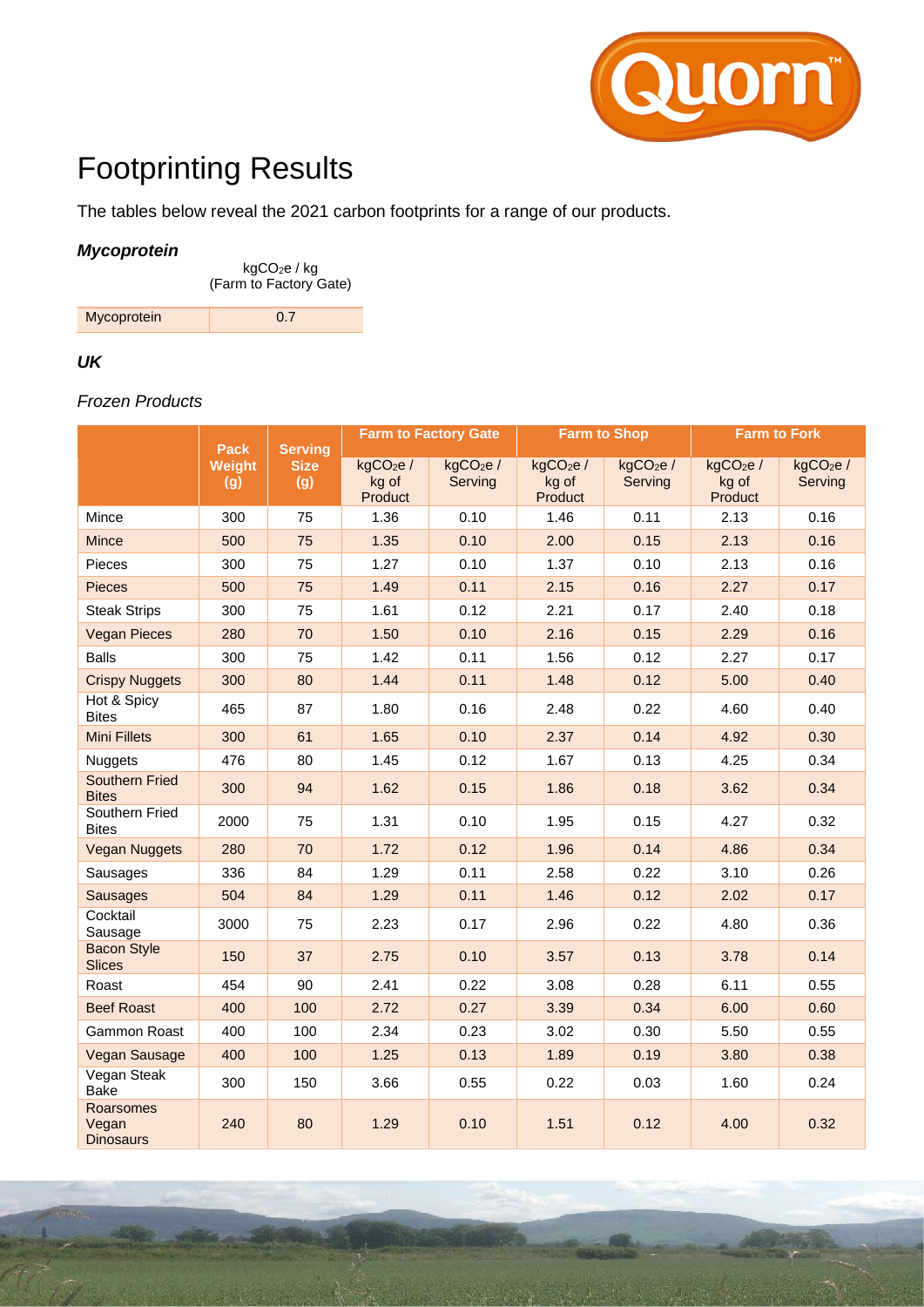

| Vegan Hot &<br>Spicy Burger                         | 264 | 66  | 1.54 | 0.10 | 2.16 | 0.14 | 4.85 | 0.32 |
|-----------------------------------------------------|-----|-----|------|------|------|------|------|------|
| <b>Quarter Pounder</b>                              | 227 | 114 | 2.16 | 0.25 | 2.38 | 0.27 | 4.39 | 0.50 |
| <b>Sausage Patties</b>                              | 168 | 42  | 2.08 | 0.09 | 2.35 | 0.10 | 3.10 | 0.13 |
| <b>Chicken Style</b><br><b>Burgers</b>              | 252 | 63  | 2.10 | 0.13 | 2.75 | 0.17 | 5.40 | 0.34 |
| Southern Fried<br><b>Burgers</b>                    | 252 | 63  | 2.11 | 0.13 | 2.77 | 0.17 | 5.40 | 0.34 |
| Cheese &<br><b>Broccoli</b><br>Escalope             | 240 | 120 | 3.13 | 0.38 | 3.83 | 0.46 | 5.42 | 0.65 |
| Garlic<br>Mushroom<br>Escalope                      | 240 | 120 | 3.73 | 0.45 | 4.50 | 0.54 | 5.83 | 0.70 |
| <b>Fillets</b>                                      | 312 | 52  | 1.18 | 0.06 | 1.38 | 0.07 | 2.12 | 0.11 |
| Vegan Fillets                                       | 252 | 63  | 1.86 | 0.12 | 2.52 | 0.16 | 2.70 | 0.17 |
| <b>Buffalo Wings</b>                                | 250 | 93  | 1.84 | 0.17 | 2.62 | 0.24 | 4.30 | 0.40 |
| <b>Crispy Fillets</b>                               | 200 | 100 | 2.26 | 0.23 | 3.03 | 0.30 | 5.00 | 0.50 |
| Garlic & Herb<br><b>Fillets</b>                     | 200 | 100 | 2.39 | 0.24 | 3.13 | 0.31 | 5.00 | 0.50 |
| Southern Fried<br>Wings                             | 250 | 93  | 1.82 | 0.17 | 3.01 | 0.28 | 4.84 | 0.45 |
| Vegan<br><b>Buttermilk</b><br><b>Chicken Burger</b> | 200 | 100 | 1.81 | 0.18 | 2.45 | 0.25 | 4.00 | 0.40 |
| Vegan Crunchy<br><b>Strips</b>                      | 250 | 90  | 1.79 | 0.16 | 2.56 | 0.23 | 4.44 | 0.40 |
| <b>Fishless Scampi</b>                              | 200 | 100 | 1.66 | 0.17 | 1.78 | 0.18 | 3.80 | 0.38 |
| Salt & Vinegar<br><b>Fishless Fillets</b>           | 200 | 100 | 1.56 | 0.16 | 2.21 | 0.22 | 4.00 | 0.40 |
| <b>Vegan Fishless</b><br>Fingers                    | 200 | 60  | 1.79 | 0.11 | 1.99 | 0.12 | 5.00 | 0.30 |
| Chicken &<br><b>Bacon Lattice</b>                   | 300 | 150 | 1.88 | 0.28 | 2.59 | 0.39 | 4.00 | 0.60 |
| Steak Style &<br><b>Gravy Pie</b>                   | 400 | 200 | 1.61 | 0.32 | 2.27 | 0.45 | 3.50 | 0.70 |
| Cottage Pie                                         | 300 | 300 | 1.27 | 0.38 | 1.96 | 0.59 | 2.83 | 0.85 |
| Lasagne                                             | 300 | 300 | 1.59 | 0.48 | 2.30 | 0.69 | 3.17 | 0.95 |
| Tikka & Rice                                        | 300 | 300 | 2.26 | 0.68 | 3.03 | 0.91 | 4.00 | 1.20 |

### *Chilled Products*

|                                         | <b>Pack</b>          | <b>Serving</b>     | <b>Farm to Factory Gate</b>              |                                 | <b>Farm to Shop</b>                      |                                 | <b>Farm to Fork</b>                      |                                 |
|-----------------------------------------|----------------------|--------------------|------------------------------------------|---------------------------------|------------------------------------------|---------------------------------|------------------------------------------|---------------------------------|
|                                         | <b>Weight</b><br>(g) | <b>Size</b><br>(g) | kqCO <sub>2</sub> e/<br>kg of<br>Product | kqCO <sub>2</sub> e/<br>Serving | kqCO <sub>2</sub> e/<br>kg of<br>Product | kqCO <sub>2</sub> e/<br>Serving | kqCO <sub>2</sub> e/<br>kg of<br>Product | kqCO <sub>2</sub> e/<br>Serving |
| Mince                                   | 350                  | 75                 | 2.74                                     | 0.21                            | 3.17                                     | 0.24                            | 3.20                                     | 0.24                            |
| <b>Pieces</b>                           | 350                  | 75                 | 2.62                                     | 0.20                            | 3.04                                     | 0.23                            | 3.20                                     | 0.24                            |
| <b>Sweet Chipotle</b><br>Chilli Goujons | 180                  | 90                 | 2.08                                     | 0.19                            | 2.52                                     | 0.23                            | 4.00                                     | 0.36                            |
| Peppered<br><b>Steaks</b>               | 196                  | 98                 | 3.07                                     | 0.30                            | 3.54                                     | 0.35                            | 3.67                                     | 0.36                            |
| Emmental<br>Escalope                    | 220                  | 110                | 4.35                                     | 0.48                            | 5.01                                     | 0.55                            | 6.36                                     | 0.70                            |
| Mozzarella &<br>Pesto Escalope          | 240                  | 120                | 4.12                                     | 0.49                            | 4.64                                     | 0.56                            | 1.33                                     | 0.16                            |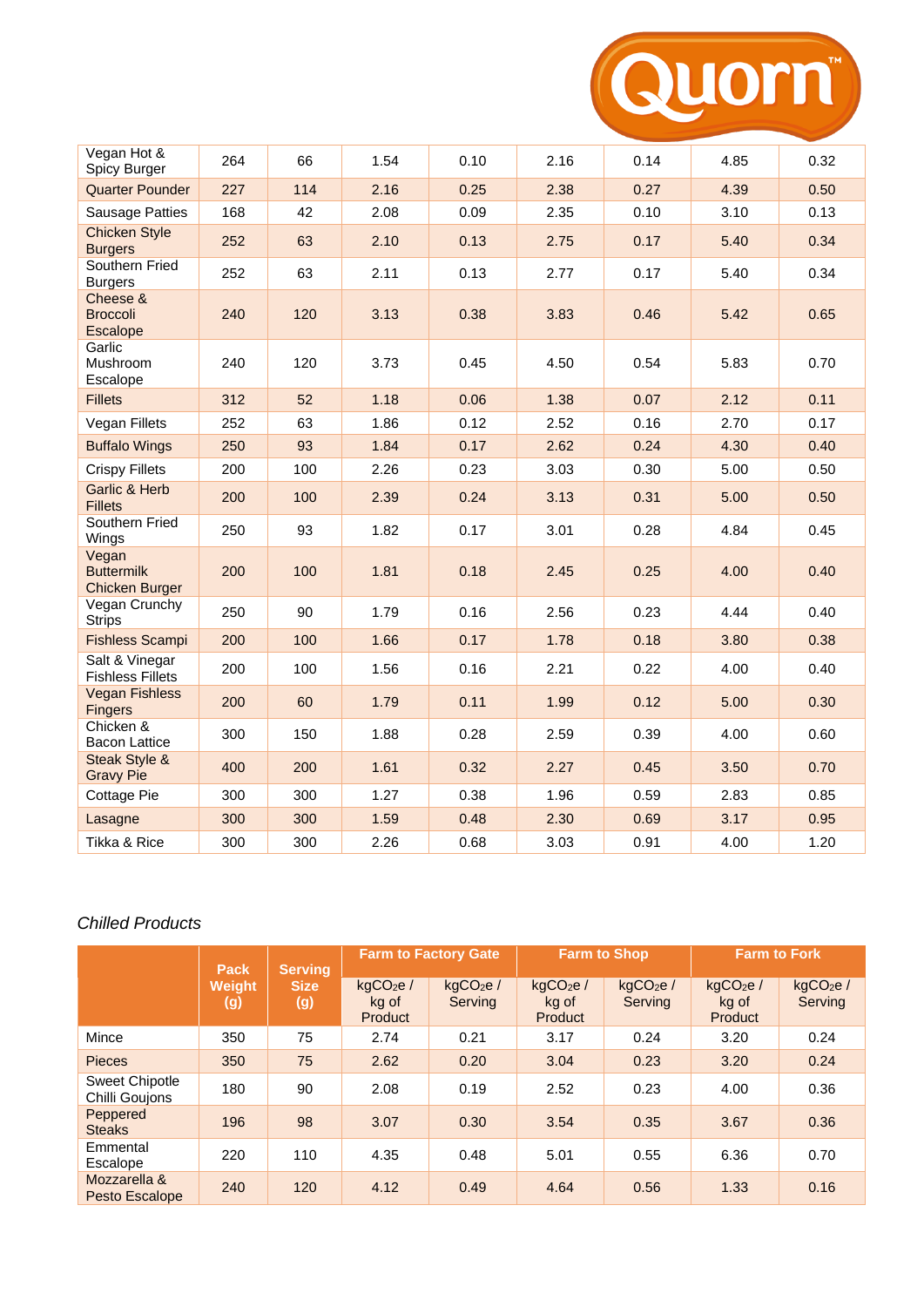

| 3 Sausage Roll                              | 210 | 70  | 1.35 | 0.09 | 1.72 | 0.12 | 2.14 | 0.15 |
|---------------------------------------------|-----|-----|------|------|------|------|------|------|
| <b>Peppered Steak</b><br><b>Slice</b>       | 167 | 167 | 1.87 | 0.31 | 2.73 | 0.46 | 3.89 | 0.65 |
| Deli Bacon<br>Rashers                       | 120 | 30  | 2.18 | 0.07 | 2.54 | 0.08 | 2.50 | 0.08 |
| Deli Chicken                                | 170 | 28  | 2.85 | 0.08 | 3.30 | 0.09 | 3.39 | 0.10 |
| Deli Ham                                    | 170 | 25  | 2.38 | 0.06 | 2.57 | 0.06 | 3.20 | 0.08 |
| Deli Spinach &<br><b>Red Pepper</b>         | 100 | 25  | 3.41 | 0.09 | 3.87 | 0.10 | 3.80 | 0.10 |
| Deli Turkey                                 | 170 | 28  | 2.65 | 0.07 | 3.08 | 0.09 | 3.04 | 0.09 |
| Deli Vegan<br>Pepperoni                     | 100 | 25  | 2.19 | 0.05 | 2.53 | 0.06 | 2.60 | 0.07 |
| Deli Vegan<br>Pepperoni                     | 100 | 25  | 2.47 | 0.06 | 2.84 | 0.07 | 3.00 | 0.08 |
| <b>Roast Sliced</b><br><b>Fillet</b>        | 140 | 70  | 3.50 | 0.25 | 4.00 | 0.28 | 5.71 | 0.40 |
| Vegan Chicken-<br>free Slices               | 100 | 25  | 2.16 | 0.05 | 2.23 | 0.06 | 2.40 | 0.06 |
| Vegan Ham-<br><b>Free Slices</b>            | 100 | 25  | 2.07 | 0.05 | 2.13 | 0.05 | 2.20 | 0.06 |
| Vegan Peri Peri<br><b>Strips</b>            | 175 | 82  | 2.41 | 0.20 | 2.61 | 0.21 | 2.93 | 0.24 |
| <b>Vegan Turkish</b><br><b>Kebab Strips</b> | 175 | 82  | 2.40 | 0.20 | 2.61 | 0.21 | 2.93 | 0.24 |
| Cottage Pie                                 | 400 | 400 | 1.05 | 0.42 | 1.34 | 0.54 | 1.88 | 0.75 |
| Lasagne                                     | 400 | 400 | 2.13 | 0.85 | 2.48 | 0.99 | 2.50 | 1.00 |
| Quorn Tikka<br>Masala                       | 400 | 400 | 2.32 | 0.93 | 2.51 | 1.00 | 2.75 | 1.10 |
| <b>Best of British</b><br><b>Sausages</b>   | 240 | 60  | 5.07 | 0.30 | 5.60 | 0.34 | 5.67 | 0.34 |
| Vegan Sausage                               | 270 | 90  | 1.52 | 0.14 | 1.84 | 0.17 | 1.89 | 0.17 |
| <b>Mini Savoury</b><br>Eggs                 | 240 | 60  | 2.07 | 0.12 | 2.32 | 0.14 | 4.67 | 0.28 |
| Picnic Eggs                                 | 180 | 60  | 2.13 | 0.13 | 2.39 | 0.14 | 4.67 | 0.28 |
| <b>Southern Fried</b><br>Poppers            | 60  | 60  | 1.38 | 0.08 | 1.66 | 0.10 | 1.67 | 0.10 |
| Sweet Chilli<br><b>Bites</b>                | 180 | 60  | 1.54 | 0.09 | 1.81 | 0.11 | 1.83 | 0.11 |
| Mini Cocktail<br><b>Sausages</b>            | 180 | 60  | 1.54 | 0.09 | 1.67 | 0.10 | 3.67 | 0.22 |

## *Food Cupboard Products*

|                                       | <b>Pack</b>          | <b>Serving</b>     | <b>Farm to Factory Gate</b>              |                                 | <b>Farm to Shop</b>                      |                                 | <b>Farm to Fork</b>                      |                                 |
|---------------------------------------|----------------------|--------------------|------------------------------------------|---------------------------------|------------------------------------------|---------------------------------|------------------------------------------|---------------------------------|
|                                       | <b>Weight</b><br>(g) | <b>Size</b><br>(g) | kqCO <sub>2</sub> e/<br>kg of<br>Product | kgCO <sub>2</sub> e/<br>Serving | kgCO <sub>2</sub> e/<br>kg of<br>Product | kgCO <sub>2</sub> e/<br>Serving | kgCO <sub>2</sub> e/<br>kg of<br>Product | kgCO <sub>2</sub> e/<br>Serving |
| Biryani Bowl                          | 300                  | 300                | 4.51                                     | 1.35                            | 4.81                                     | 1.44                            | 5.00                                     | 1.50                            |
| Chickpea &<br><b>Lentil Bowl</b>      | 300                  | 300                | 3.99                                     | 1.20                            | 4.27                                     | 1.28                            | 4.33                                     | 1.30                            |
| Chilli Bean Bowl                      | 300                  | 300                | 3.35                                     | 1.00                            | 3.60                                     | 1.08                            | 3.67                                     | 1.10                            |
| Chicken &<br><b>Mushroom</b><br>Pasta | 300                  | 300                | 2.95                                     | 0.89                            | 3.18                                     | 0.95                            | 3.17                                     | 0.95                            |
| Classic Brunch<br>Pots                | 250                  | 250                | 3.25                                     | 0.81                            | 3.47                                     | 0.87                            | 3.60                                     | 0.90                            |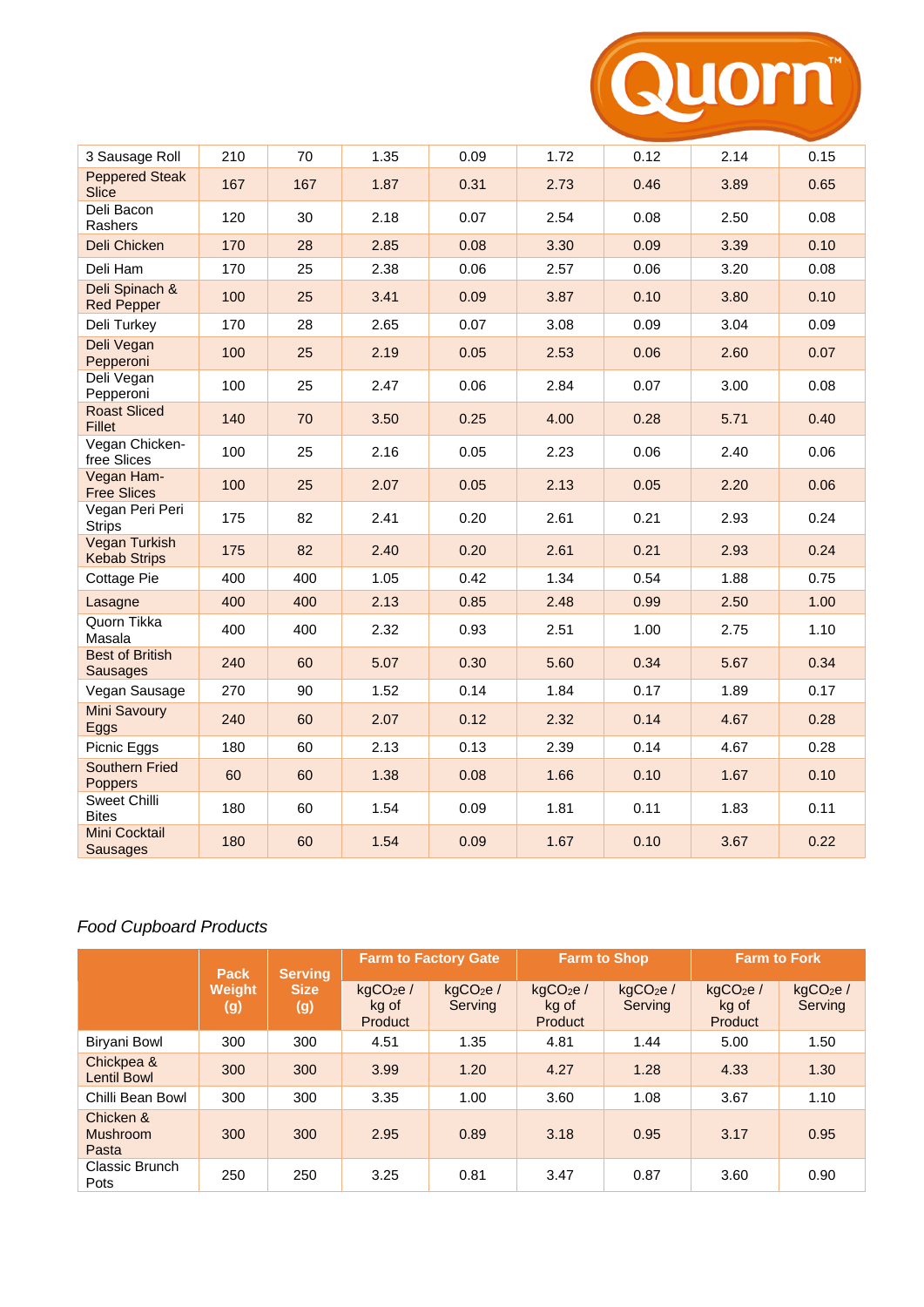

| <b>Classic Chilli</b><br>Pouch | 225 | 225 | 2.95 | 0.66 | 3.16 | 0.71 | 3.11 | 0.70 |
|--------------------------------|-----|-----|------|------|------|------|------|------|
| Tasty Tikka<br>Pouch           | 225 | 225 | 2.84 | 0.64 | 3.05 | 0.69 | 3.11 | 0.70 |
| <b>Fajita Strips</b>           | 180 | 90  | 2.21 | 0.20 | 2.41 | 0.22 | 2.44 | 0.22 |
| Salt & Pepper<br><b>Strips</b> | 180 | 90  | 2.83 | 0.25 | 3.07 | 0.28 | 3.11 | 0.28 |
| <b>Tikka Strips</b>            | 180 | 90  | 2.38 | 0.21 | 2.59 | 0.23 | 2.67 | 0.24 |

## *Sweden*

## *Frozen Products*

|                            | <b>Pack</b>   | <b>Serving</b>     | <b>Farm to Factory Gate</b>                     |                                 | <b>Farm to Shop</b>                      |                                 | <b>Farm to Fork</b>                      |                                  |
|----------------------------|---------------|--------------------|-------------------------------------------------|---------------------------------|------------------------------------------|---------------------------------|------------------------------------------|----------------------------------|
|                            | Weight<br>(g) | <b>Size</b><br>(g) | kgCO <sub>2</sub> e/<br>kg of<br><b>Product</b> | kgCO <sub>2</sub> e/<br>Serving | kgCO <sub>2</sub> e/<br>kg of<br>Product | kgCO <sub>2</sub> e/<br>Serving | kgCO <sub>2</sub> e/<br>kg of<br>Product | kgCO <sub>2</sub> e /<br>Serving |
| Mince                      | 300           | 75                 | 1.37                                            | 0.10                            | 1.58                                     | 0.12                            | 1.87                                     | 0.14                             |
| <b>Mince</b>               | 800           | 75                 | 1.54                                            | 0.12                            | 2.27                                     | 0.17                            | 2.27                                     | 0.17                             |
| <b>Pieces</b>              | 300           | 75                 | 1.28                                            | 0.10                            | 1.56                                     | 0.12                            | 1.87                                     | 0.14                             |
| <b>Pieces</b>              | 600           | 75                 | 1.43                                            | 0.11                            | 2.06                                     | 0.15                            | 1.87                                     | 0.14                             |
| <b>Balls</b>               | 300           | 75                 | 1.42                                            | 0.11                            | 1.87                                     | 0.14                            | 1.73                                     | 0.13                             |
| <b>Fillets</b>             | 312           | 52                 | 1.30                                            | 0.07                            | 1.63                                     | 0.08                            | 2.31                                     | 0.12                             |
| Vegan Breaded<br>Schnitzel | 200           | 100                | 2.13                                            | 0.21                            | 2.90                                     | 0.29                            | 3.80                                     | 0.38                             |
| <b>Crispy Nuggets</b>      | 300           | 76                 | 1.54                                            | 0.12                            | 2.07                                     | 0.16                            | 3.16                                     | 0.24                             |
| Vegan Nuggets              | 280           | 70                 | 1.69                                            | 0.12                            | 2.30                                     | 0.16                            | 3.71                                     | 0.26                             |
| <b>Premium Burger</b>      | 320           | 80                 | 1.78                                            | 0.14                            | 2.17                                     | 0.17                            | 2.50                                     | 0.20                             |

#### *Chilled Products*

|                                  | <b>Pack</b>          | <b>Serving</b>     | <b>Farm to Factory Gate</b>              |                                 | <b>Farm to Shop</b>                      |                                 | <b>Farm to Fork</b>                      |                                 |
|----------------------------------|----------------------|--------------------|------------------------------------------|---------------------------------|------------------------------------------|---------------------------------|------------------------------------------|---------------------------------|
|                                  | <b>Weight</b><br>(g) | <b>Size</b><br>(g) | kqCO <sub>2</sub> e/<br>kg of<br>Product | kqCO <sub>2</sub> e/<br>Serving | kqCO <sub>2</sub> e/<br>kg of<br>Product | kgCO <sub>2</sub> e/<br>Serving | kgCO <sub>2</sub> e/<br>kg of<br>Product | kgCO <sub>2</sub> e/<br>Serving |
| Vegan Ham<br>Free Deli           | 100                  | 25                 | 2.25                                     | 0.06                            | 2.65                                     | 0.07                            | 2.80                                     | 0.07                            |
| Vegan Chicken<br>Free Deli       | 100                  | 25                 | 2.27                                     | 0.06                            | 2.64                                     | 0.07                            | 2.80                                     | 0.07                            |
| Vegan Nugget                     | 200                  | 70                 | 2.72                                     | 0.19                            | 2.64                                     | 0.18                            | 3.71                                     | 0.26                            |
| Southern Style<br><b>Burgers</b> | 164                  | 63                 | 2.76                                     | 0.17                            | 3.17                                     | 0.20                            | 4.44                                     | 0.28                            |